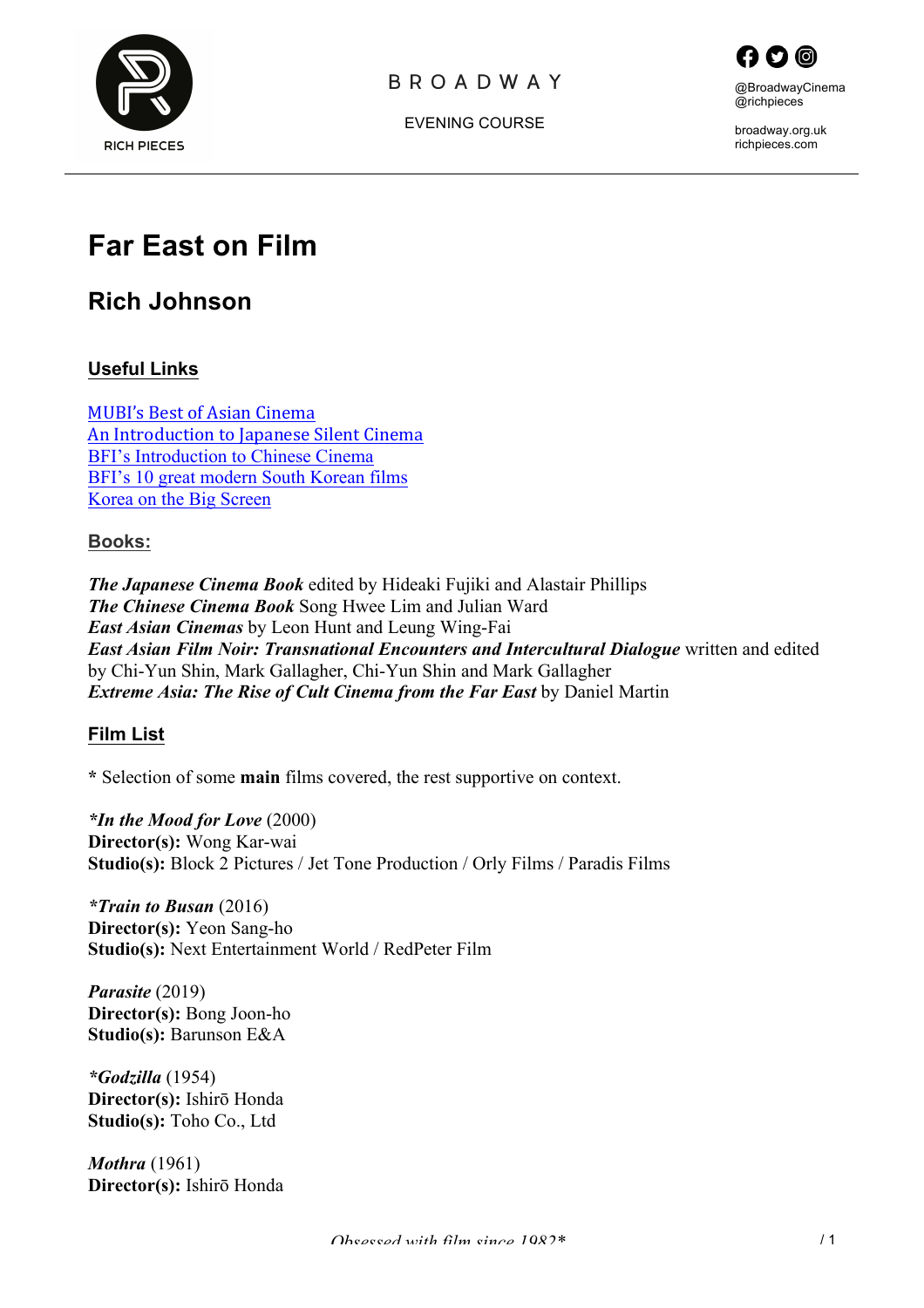



EVENING COURSE

broadway.org.uk richpieces.com

**Studio(s):** Toho Co., Ltd

*Gamera, the Giant Monster* (1965) **Director(s):** Noriaki Yuasa **Studio(s):** Daiei Film

*\*The Host* (2006) **Director(s):** Bong Joon-ho **Studio(s):** Chungeorahm Film / Sego Entertainment

*\*Kwaidan* (1965) **Director(s):** Masaki Kobayashi **Studio(s):** Ninjin Club

*\*Ring* (1998) **Director(s):** Hideo Nakata **Studio(s):** Ringu / Rasen Production Committee

*Pulse* (2001) **Director(s):** Kiyoshi Kurosawa **Studio(s):** Daiei Film / NTV Network / Hakuhodo / Imagica

*\*A Chinese Ghost Story* (1987) **Director(s):** Ching Siu-tung **Studio(s):** Film Workshop

*\*The Eye* (2002) **Director(s):** The Pang Brothers - Danny Pang Phat and Oxide Pang Chun **Studio(s):** Applause Pictures

*\*Tokyo Story* (1953) **Director(s):** Yasujirō Ozu **Studio(s):** Shochiku Ofuna Studio

*Spring, Summer, Fall, Winter... and Spring* (2003) **Director(s):** Kim Ki-duk **Studio(s):** LJ Film / Pandora Film

*\*Farewell My Concubine* (1993) **Director(s):** Chen Kaige **Studio(s):** Beijing Film Studio

*Daughter of the Nile* (1987) **Director(s):** Hou Hsiao-hsien **Studio(s):** Fu-Film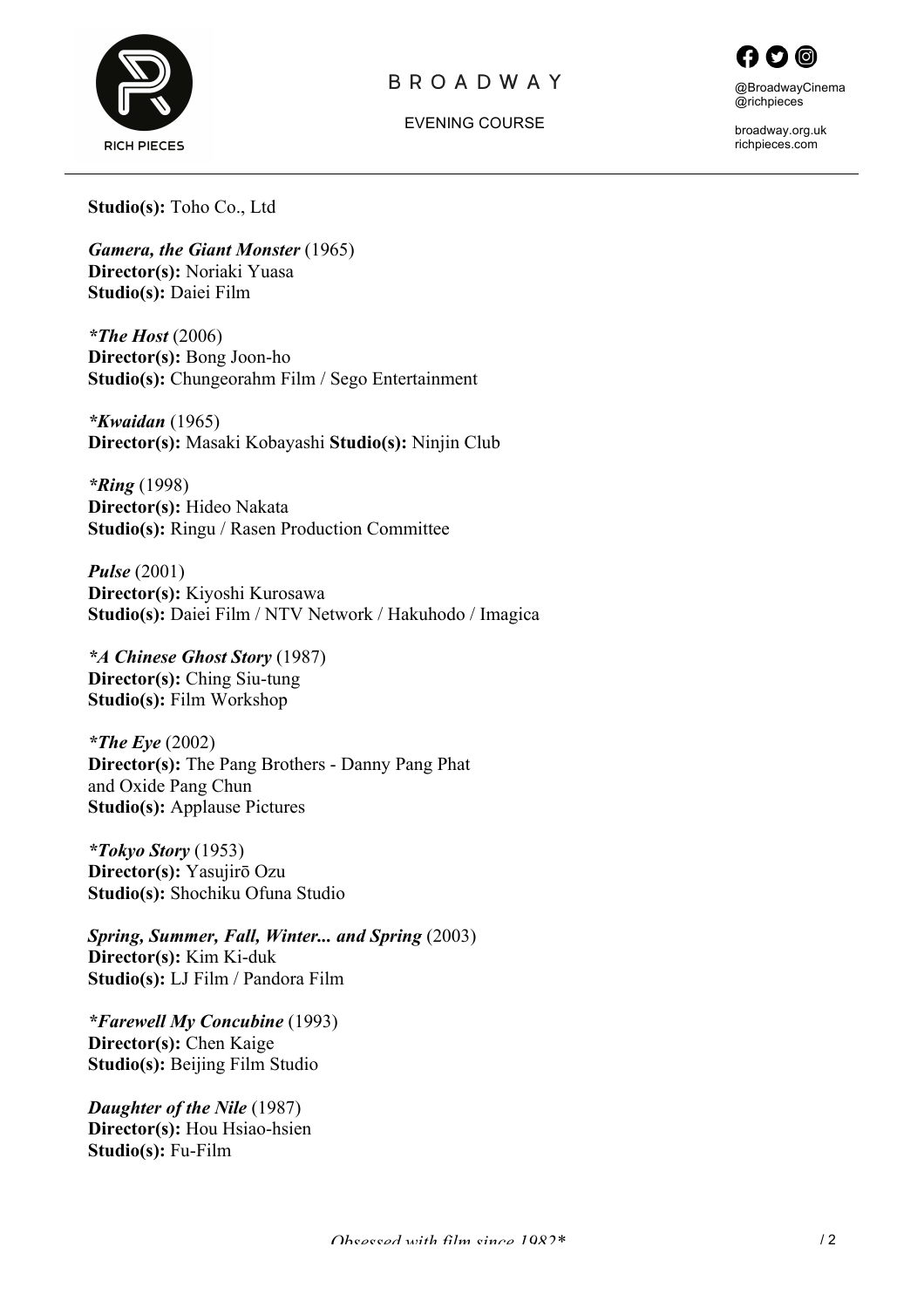

EVENING COURSE



broadway.org.uk richpieces.com

*Raise the Red Lantern* (1991) **Director(s):** Yi-Mou Zhang **Studio(s):** Era International / China Film Co-Production Corporation

*Eat Drink Man Woman* (1994) **Director(s):** Ang Lee **Studio(s):** Ang Lee Pictures / Central Motion Pictures / Good Machine / Xiongfa Film Company

*Yi Yi* (2000) **Director(s):** Edward Yang **Studio(s):** 1+2 Seisaku Iinkai / AtomFilms / Basara Pictures / Pony Canyon

*\*Akira* (1988) **Director(s):** Katsuhiro Otomo **Studio(s):** Tokyo Movie Shinsha

*\*Ghost in the Shell* (1995) **Director(s):** Mamoru Oshii **Studio(s):** Kôdansha

*\*Grave of the Fireflies* (1988) **Director:** Isao Takahata **Studio:** Studio Ghibli

*Spirited Away* (2001) **Director:** Hayao Miyazaki **Studio:** Studio Ghibli

*Tokyo Godfathers* (2003) **Director:** Satoshi Kon **Studio:** Mad House Ltd. / Sony Pictures Online (Japan) / Sony (Japan) / Sony (US)

*Sword of the Stranger* (2008) **Director:** Masahiro Andō **Studio:** Bones

*\*A Touch of Zen* (1971) **Director(s):** King Hu **Studio(s):** Union Film / International Film Production

*\*Drunken Master* (1978) **Director(s):** Yuen Woo-ping **Studio(s):** Golden Harvest Company / Seasonal Film Corporation

*City on Fire* (1987) **Director(s):** Ringo Lam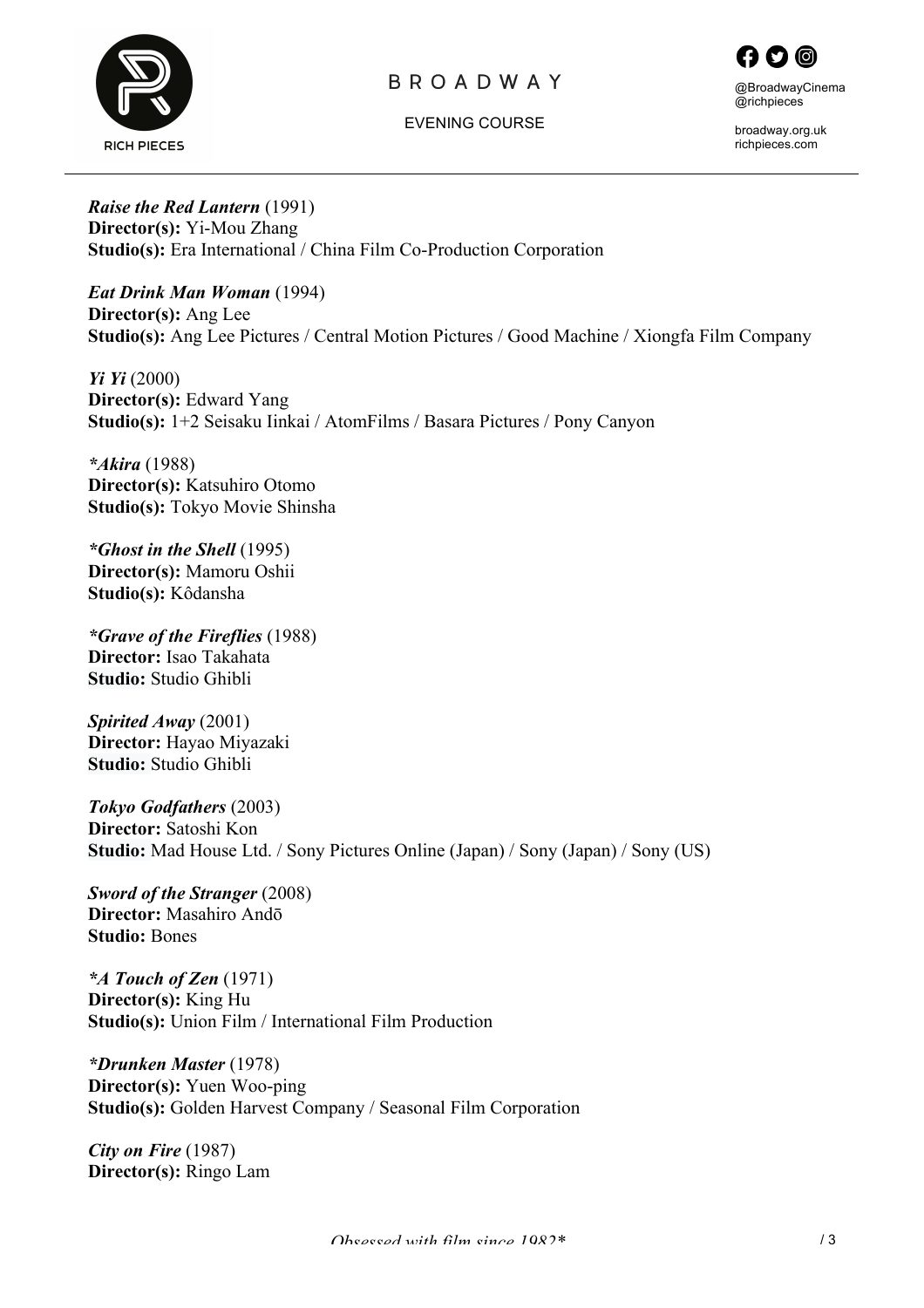



EVENING COURSE

broadway.org.uk richpieces.com

**Studio(s):** Cinema City

*\*The Killer* (1989) **Director(s):** John Woo **Studio(s):** Film Workshop / Golden Princess Film Production Limited / Long Shong Pictures / Magnum Films / Media Asia Group

*\*Hana-bi* (1997) **Director(s):** Takeshi Kitano **Studio(s):** Bandai Visual / Office Kitano / Tokyo FM / TV Tokyo

*\*The Villainess* (2017) **Director(s):** Jung Byung-gil **Studio(s):** Independent Filmmakers / Group BFG

*\*Yojimbo* (1961) **Director(s):** Akira Kurosawa **Studio(s):** Kurosawa Production Co. / Sammy / Toho Company

*\*Harakiri* (1962) **Director(s):** Masaki Kobayashi **Studio(s):** Shochiko

*Lone Wolf and Cub* aka: *Sword of Vengeance / The Babycart series* (1972-1974) **Director(s):** Kenji Misumi, Buichi Saitō, Kenji Misumi, Yoshiyuki Kuroda **Studio(s):** Katsu

*Lone Wolf and Cub: Sword of Vengeance* (1972)

*Lone Wolf and Cub: Baby Cart at the River Styx* (1972)

**Lone Wolf and Cub: Baby Cart to Hades** (1972)

*Lone Wolf and Cub: Baby Cart in Peril* (1972)

*Lone Wolf and Cub: Baby Cart in the Land of Demons* (1973)

*Lone Wolf and Cub: White Heaven in Hell* (1974)

*Shogun Assassin* (1980) First two films reedited together

*Lady Snowblood* (1973) **Director(s):** Toshiya Fujita **Studio(s):** Tokyo Eiga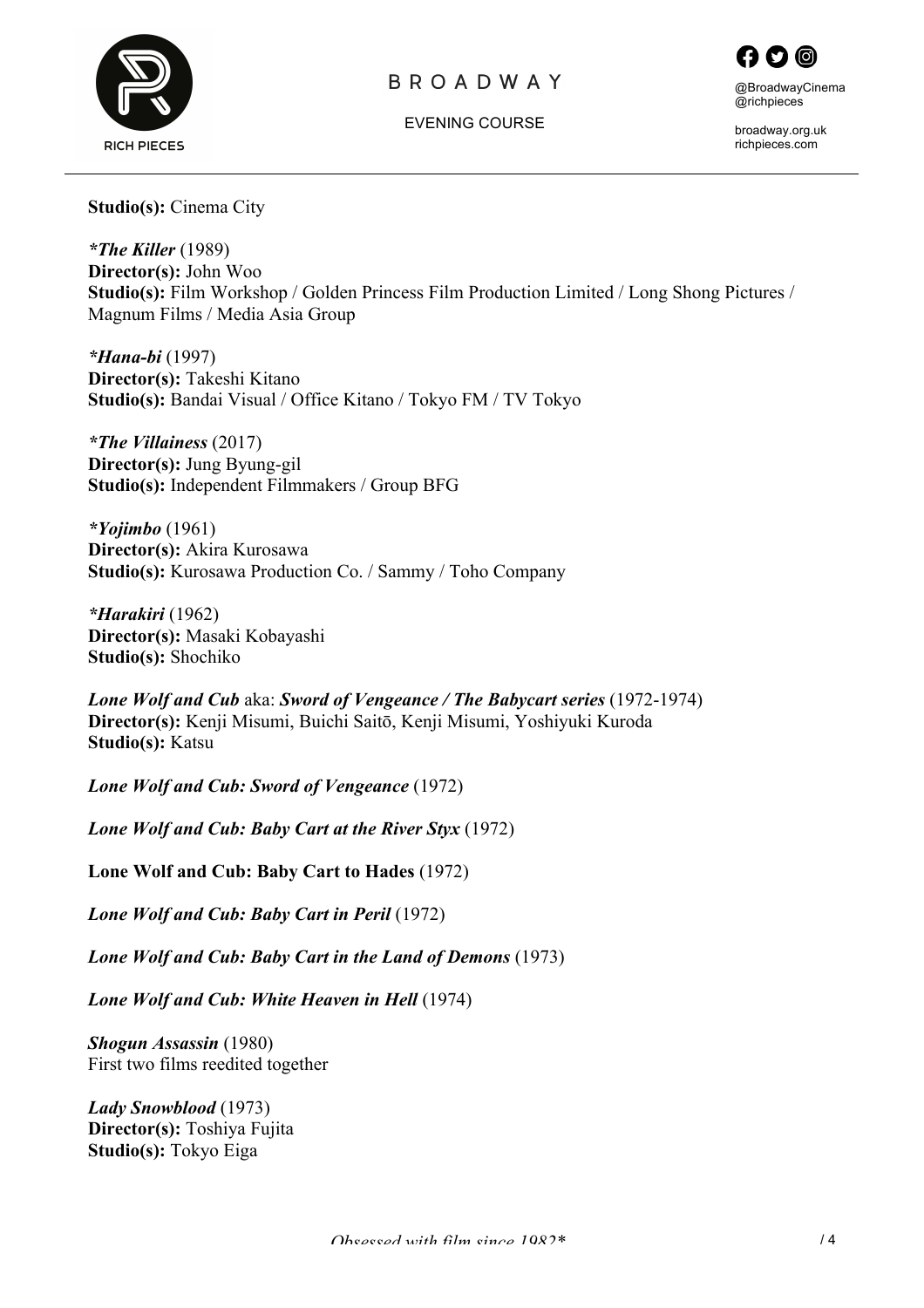



EVENING COURSE

broadway.org.uk richpieces.com

*\*The Twilight Samurai* (2002) **Director(s):** Yôji Yamada **Studio(s):** Eisei Gekijo / Hakuhodo / Nippon Shuppan Hanbai (Nippan) K.K. / Nippon TV / Shochiku / Sumitomo Corporation

*The Hidden Blade* (2004) **Director(s):** Yôji Yamada **Studio(s):** Eisei Gekijo / Hakuhodo / Nippon Shuppan Hanbai (Nippan) K.K. / Nippon TV / Shochiku / Sumitomo Corporation

*\*Stray Dog* (1949) **Director(s):** Akira Kurosawa **Studio(s):** Shintoho / Film Art Association

*Tokyo Drifter* (1966) **Director(s):** Seijun Suzuki **Studio(s):** Shintoho / Film Art Association

*Battles Without Honor and Humanity* (1973)

**Director(s):** Kinji Fukasaku **Studio(s):** Toei Company

*Hero* (2002) **Director(s):** Zhang Yimou **Studio(s):** Edko Films / Zhang Yimou Studio / China Film Co-Production Corporation / Sil-Metropole Organisation / Beijing New Picture Film

*\*The Tiger: An Old Hunter's Tale* (2015) **Director(s):** Park Hoon-jung **Studio(s):** Sanai Pictures

*The Admiral: Roaring Currents* (2014) **Director(s):** Kim Han-mim **Studio(s):** Big Stone Pictures

*The Eight Hundred* (2020) **Director(s):** Hu Guan **Studio(s):** Beijing Diqi Yinxiang Entertainment / Huayi Brothers Media

*\*In the Realm of the Senses* (1976) **Director(s):** Nagisa Ōshima **Studio(s):** Argos Films / Oshima Productions / Shibata Organisation

*Tetsuo: The Iron Man* (1989) **Director(s):** Shinya Tsukamoto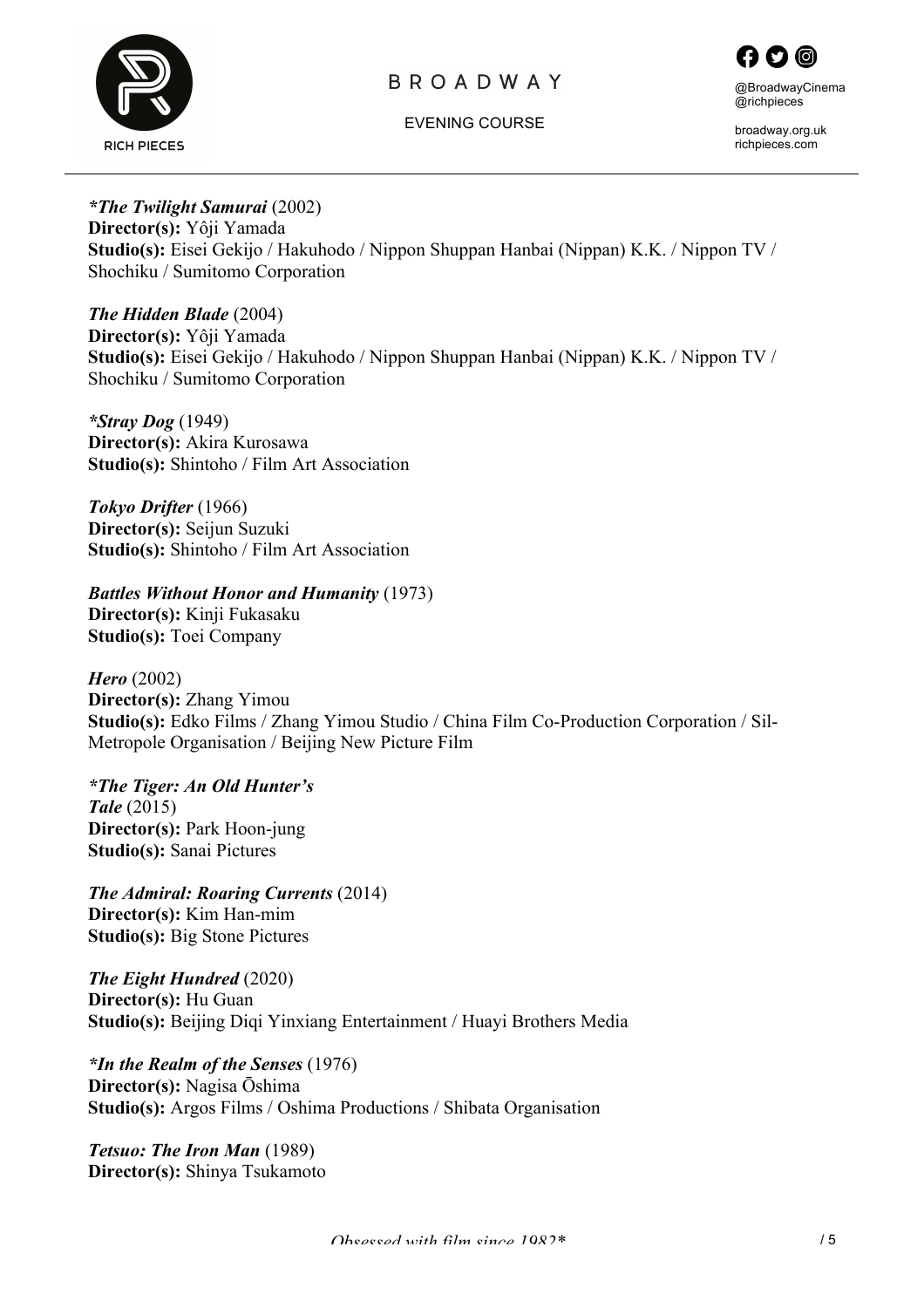

EVENING COURSE



broadway.org.uk richpieces.com

**Studio(s):** Japan Home Video / K2 Spirit / Kaijyu Theater / SEN

*\*Audition* (1999) **Director(s):** Takashi Miike **Studio(s):** Omega Project / Creators Company / Connection / Film Face / AFDF Korea / Body Sonic

*Versus* (2000) **Director(s):** Ryuhei Kitamura **Studio(s):** Napalm Films / Wevco Production / KSS / Suplex

*\*Oldboy* (2003) **Director(s):** Park Cahn-wook **Studio(s):** Show East

*I Saw the Devil* (2014) **Director(s):** Kim Jee-woon **Studio(s):** Peppermint & Company

*Hard Target* (1993) **Director(s):** John Woo **Studio(s):** Alphaville Films / Renaissance Pictures

*The Matrix* (1999) **Director(s):** Lana Achowski and Lilly Wachowski **Studio(s):** Warner Bros. / Village Roadshow Pictures / Groucho II Film Partnership / Silver Pictures

*Kill Bill: Volume 1* (2003) **Director(s):** Quentin Tarantino **Studio(s):** A Band Apart

*Shang-chi and The Legend of The Ten Rings* (2021) **Director(s):** Destin Daniel Cretton **Studio(s):** Marvel Studios

*\*Crouching Tiger Hidden Dragon* (2000) **Director(s):** Ang Lee **Studio(s):** Columbia Pictures / Film Production Asia / Good Machine International / Edko Films / Zoom Hunt Productions / China Film Co-Production Corp. / Asian Union Film & Entertainment L<sub>td</sub>

*Hot Fuzz* (2007) **Director(s):** Edgar Wright **Studio(s):** StudioCanal / Working Title Films / Big Talk Productions